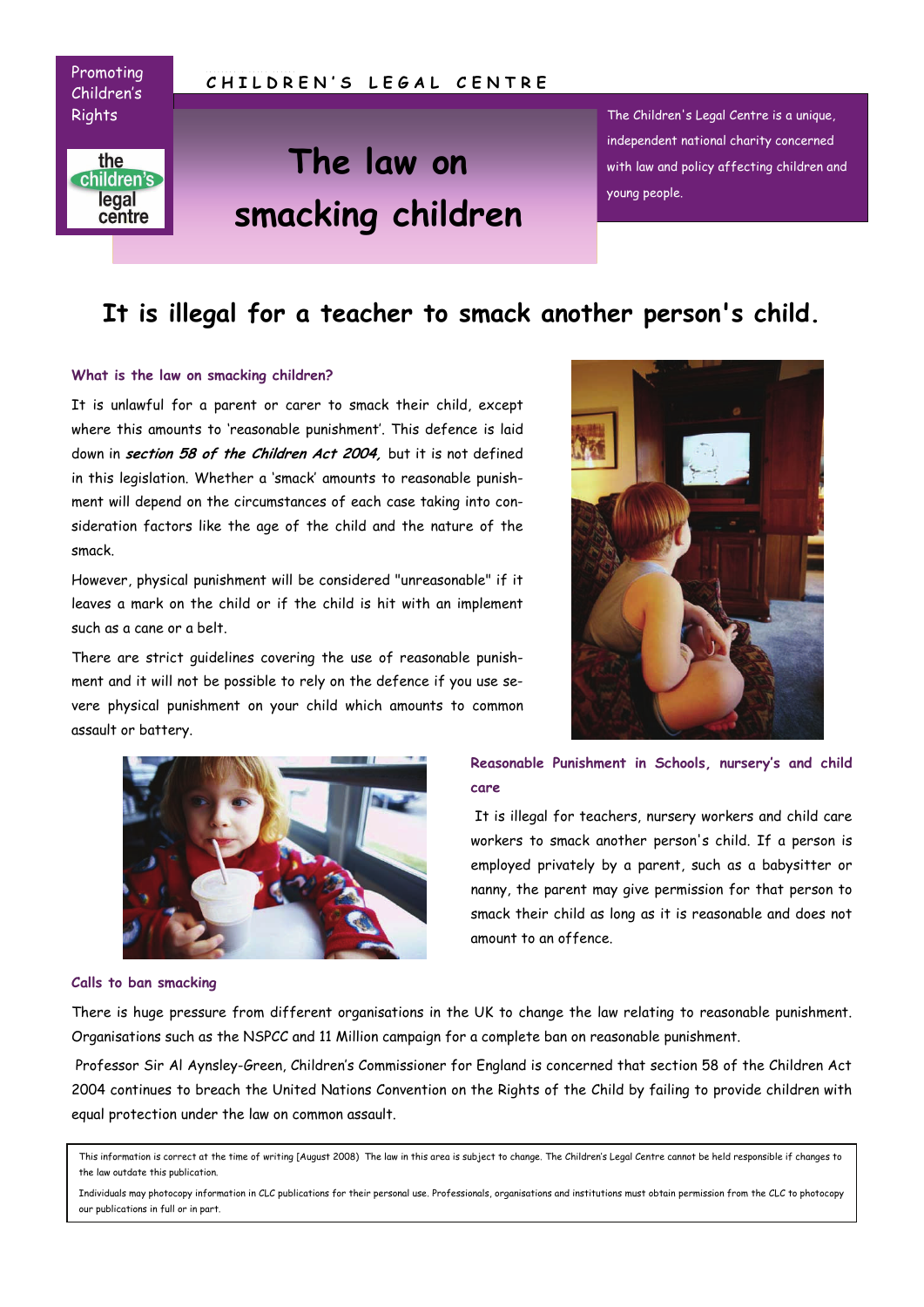## Smacking

#### **When will it become a criminal offence?**

 A parent can be charged with a criminal offence if they harm their child under certain offences, these offences are: - an offence under **section 18 and 20 of the Offences against the Person Act 1861** (wounding and causing grievous bodily harm)

- an offence under **section 47** of that act (assault occasioning actual bodily harm)

- an offence under **section 1 of the Children and Young Persons Act 1933** (cruelty to persons under 16)

Determining what charge will be made depends on the harm caused to the child.

The Director of Public Prosecutions for England and Wales has produced a charging standard in order to help prosecutors to determine the appropriate offence in a case. This guidance has suggested that common assault is where injuries amount to no more that the following:

- Grazes;
- Scratches;
- Abrasions;
- Minor bruising;
- Swellings;
- Reddening of the skin;
- Superficial cuts;
- A 'black' eye

The charging standard goes on to say that:

"…. there may be cases where the injuries suffered by a victim would usually amount to common assault but due to the presence of serious aggravating features, they could more appropriately be charged as actual bodily harm."

 One such aggravating feature is whether the victim is a child. Even in such cases however, prosecutors are nonetheless required to bear in mind that:

"……the definition of assault occasioning actual bodily harm requires the injury to be more than transient and trifling."

**Actual Bodily Harm (ABH)** The difference between common assault and ABH is the severity of the harm caused, for example:

- Loss, or breaking of tooth or teeth;
- Temporary loss of sensory functions i.e. loss of consciousness;
- Extensive or multiple bruising;
- A broken nose;
- Minor fractures;

 Minor, but not merely superficial, cuts, that are probably going to require medical treatment, like stitches;

Psychiatric injury, which is more than emotions like fear or distress.